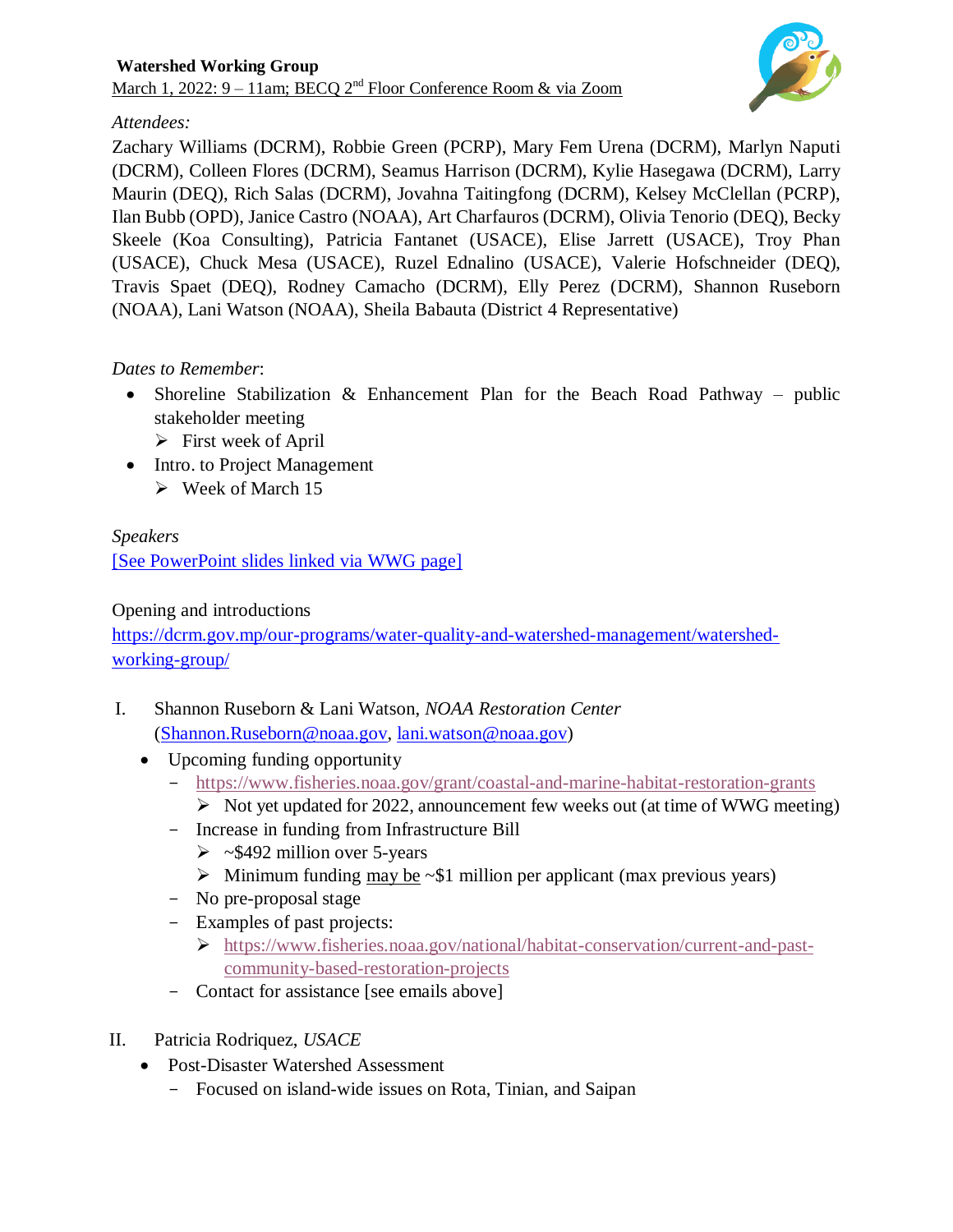

- $\triangleright$  Not watershed specific
- Started January 2020
	- $\triangleright$  Scoping limited by COVID travel restrictions, accomplished via partner engagement
	- $\triangleright$  On-island now to confirm and ground-truth findings
- Ranked risks and prioritized interventions [see slides]
	- $\triangleright$  broad solutions/options
	- $\triangleright$  Not site specific (e.g. "sediment capture")
- Next steps
	- $\triangleright$  Draft will soon be available for public review and comment [will be added to WWG] page upon release]
	- Email comments to  $[CNMIWA@usace.array.mil]$
- Questions/Comments
	- $\triangleright$  "How did you quantify the risk and uncertainty factors? Were you using qualitative or quantitative methods? How do you measure the stressors?" Qualitative approach based on local agency (e.g. DEQ, DCRM, OPD) stakeholder feedback.
	- $\triangleright$  Reminder for those involved in other management plans (e.g. watershed, wildfire) to provide specific feedback related to those areas of the Assessment
	- > "Does the plan address aquifer damage?"
		- Assessment takes "high-level" approach, recommending strategies (including groundwater measures), but needs more input (Data gaps? Needs?)
- III. Kelsey McClellan, *Pacific Coastal Research & Planning*
	- Shoreline Stabilization & Enhancement Plan for the Beach Road Pathway, Saipan, CNMI
		- Renovating beach road and walkway with improved drainage infrastructure, beach access, and green infrastructure alternatives (e.g. tree trenches, vegetated swales)
			- Se slides for schematics of Atkins Kroll Intersection and Quartermaster Road
		- Working with DPW to ensure plans align with Stormwater Master Plan
		- Quartermaster Road
			- $\triangleright$  Beach renourishment proposed, along with revegetation (naturalized landscape)
			- $\triangleright$  Permeable parking
		- Finalizing schematics and concept designs for other sites (available soon)
		- Public stakeholder meeting planned
			- $\triangleright$  ~ first week of April
			- > "Open house style"
			- $\triangleright$  More information soon [will be added to WWG page upon release]
		- Final product will be a comprehensive master plan
		- Questions/Comments
			- "Factoring in recent, active Beach Rd. construction and stormwater improvements?"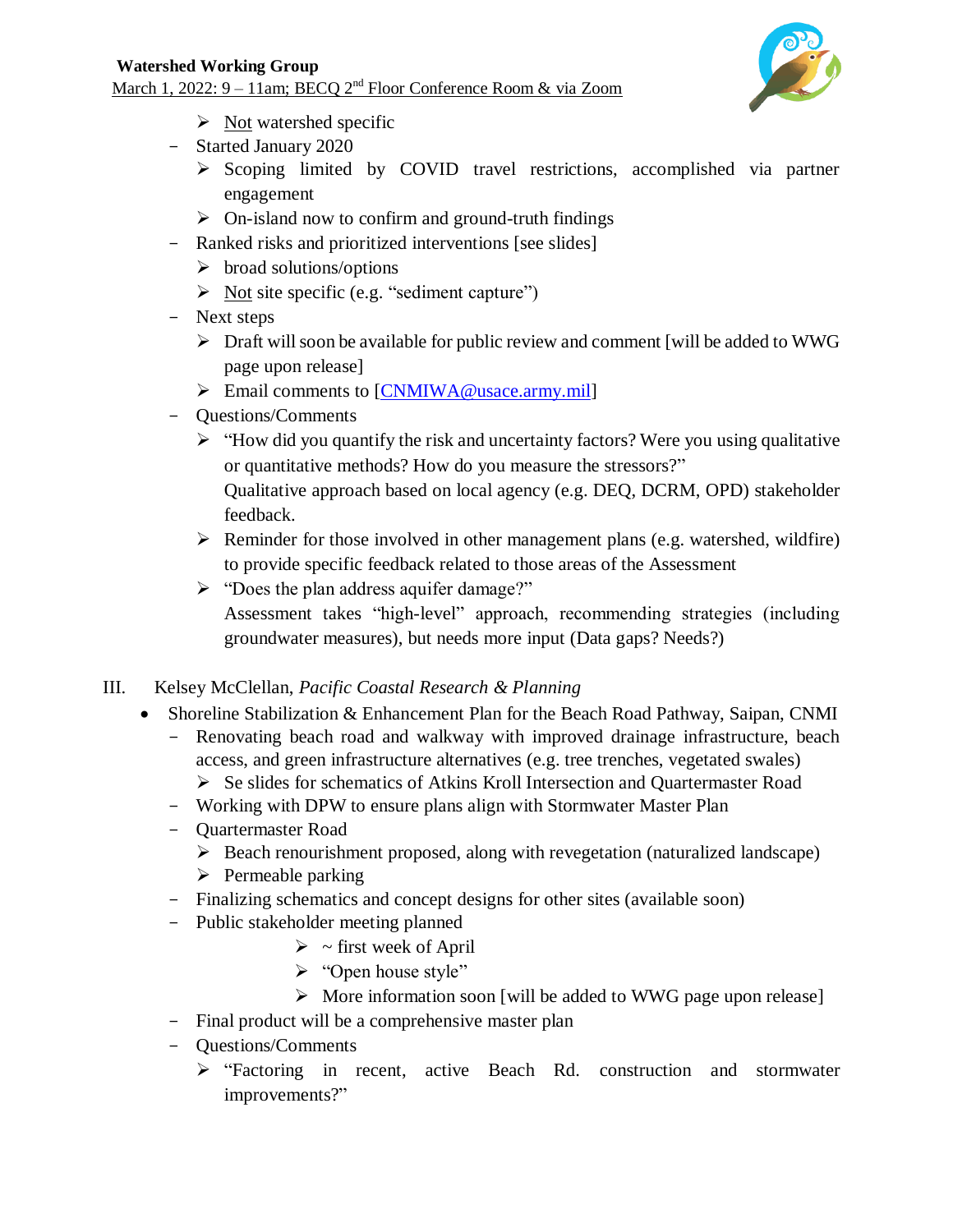

Documented, and will be incorporated into designs.

- IV. Robbie Greene, *Pacific Coastal Research & Planning*
	- Nature-based Solutions for Hazard Mitigation
		- Substantial HUD funds in CNMI for hazard mitigation  $\rightarrow$  potential future projects?
			- $\triangleright$  ~\$16 million
			- $\triangleright$  Encourage grantees to consider nature-based solutions
		- Local need for "project tracker" to document projects being done in CNMI, including project costs
			- $\triangleright$  Difficult to budget for new project ideas locally, comparative cost estimates are based on Hawaii or mainland costs (much different than CNMI)
			- $\triangleright$  Would inform future planning and grant budgeting
			- $\triangleright$  Inform cost-benefit analyses
			- $\triangleright$  Propose creating a "project tracker"
- V. Zachary Williams, *DCRM* | Watershed Coordinator [\(zwilliams@dcrm.gov.mp\)](mailto:zwilliams@dcrm.gov.mp)
	- Watershed Updates
		- 2020–23 DOI CRNR Grant projects update
			- Achugao Watershed Upland Reforestation
				- Final siting underway (survey/permitting with DFW)
				- Kagman Forestry nursery undergoing repairs
				- **Questions/Comments** 
					- o "What tree species?"

All native species. Utilizing species used elsewhere on-island in the past (e.g. daok, talisai) and novel species (e.g. *Pandanus*, breadfruit). Will try and emulated early forest succession when possible (knowledge gap).

- $\triangleright$  Watershed Warriors
	- Year 2 started previous week  $(2/24)$
	- Expanded to three  $4<sup>th</sup>$ -grade classes at GTC

# *Roundtable Discussion*

Zachary Williams, *DCRM* | Watershed Coordinator

- Grant: NRCS Emergency Watershed Protection (EWP)
	- $\triangleright$  "The program offers technical and financial assistance to help local communities relieve imminent threats to life and property caused by floods, fires, windstorms and other natural disasters that impair a watershed."
	- Examples: removing debris from waterways, streambank restoration, establish vegetative cover, purchase floodplain easements
	- $\triangleright$  "\$300m to remain available until expended"
	- [https://www.nrcs.usda.gov/wps/portal/nrcs/main/national/programs/landscape/ewpp/#](https://www.nrcs.usda.gov/wps/portal/nrcs/main/national/programs/landscape/ewpp/)
- Grant: NRCS Watershed & Flood Prevention Operations (WFPO)